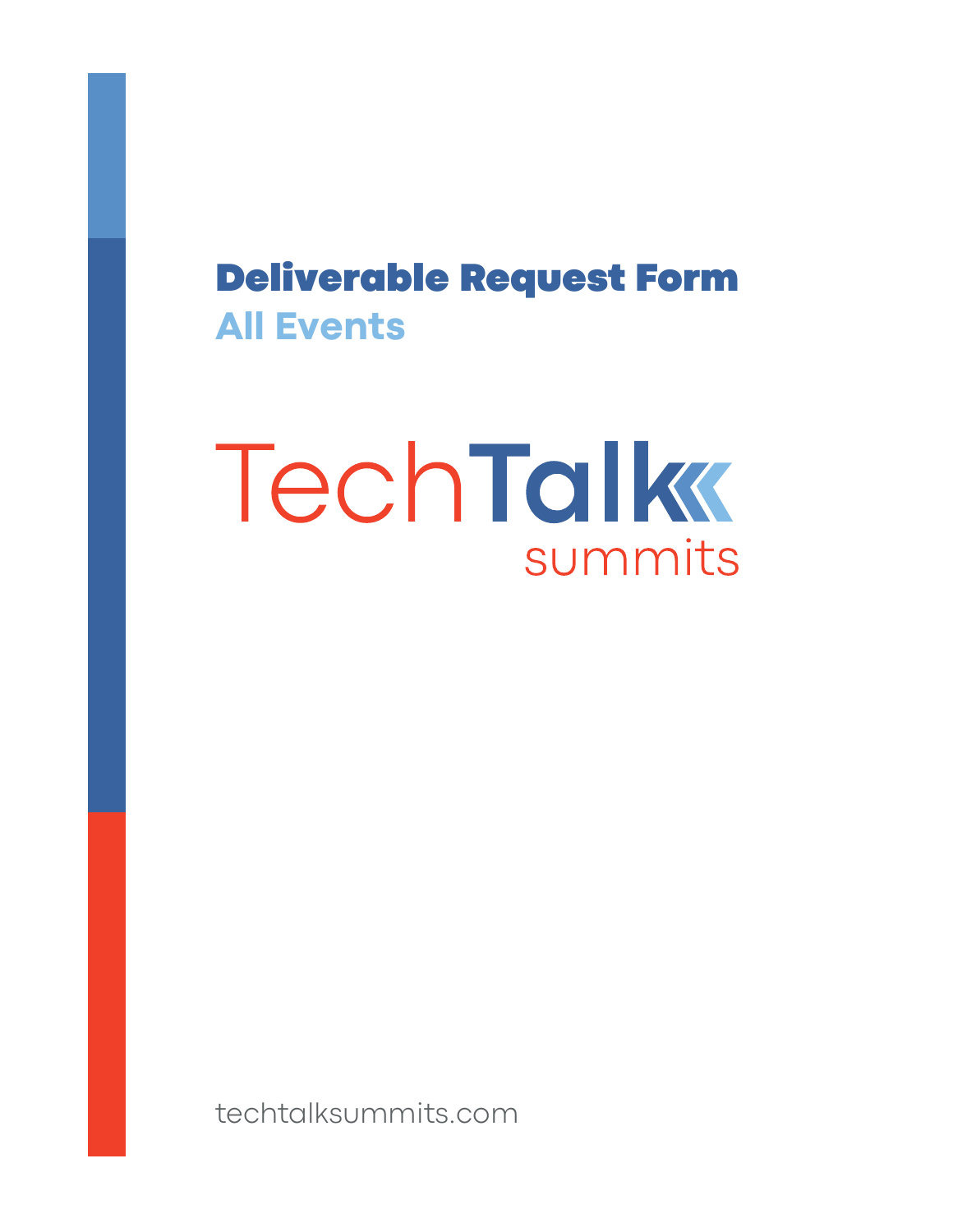## Live & TopGolf Events:

#### *Due ASAP (for event landing page)*

- **Company Logo** JPG or PNG format, only
	- To ensure logo is proportional to landing page, please be sure logo touches all four edges of its container. A transparent logo file is highly recommended.
- **Company Abstract** 350-character limit with spaces.
- Company Website URL

#### *Day of Event*

Sponsors/reps are responsible for bringing their own presentation and a laptop with compatible hook ups. We recommend you bring a clicker for your slides.

As a reminder, your team has a 15-minute speaking slot. Also, sponsorships include a tabletop for swag, displays, etc. We suggest bringing a raffle item or prize, but this is entirely optional.

The event begins at 5:00 PM but sponsors are encouraged to arrive at 4:30 to set up their tabletops and get situated. Presentations begin at 5:45 and once they conclude, networking continues. Topgolf fajita bar is ready at 7:15 and golf bays/ games begin at 7:30.

#### *Material Return Instructions*

Make sure your on-site team packs up anything that will need to be returned and applies the return label(s).

You can leave the packages with the venue and schedule a pickup from your preferred shipper for the day following the event.

Please note: TechTalk hosts cannot be responsible for packing or shipping sponsor materials as they are traveling as well.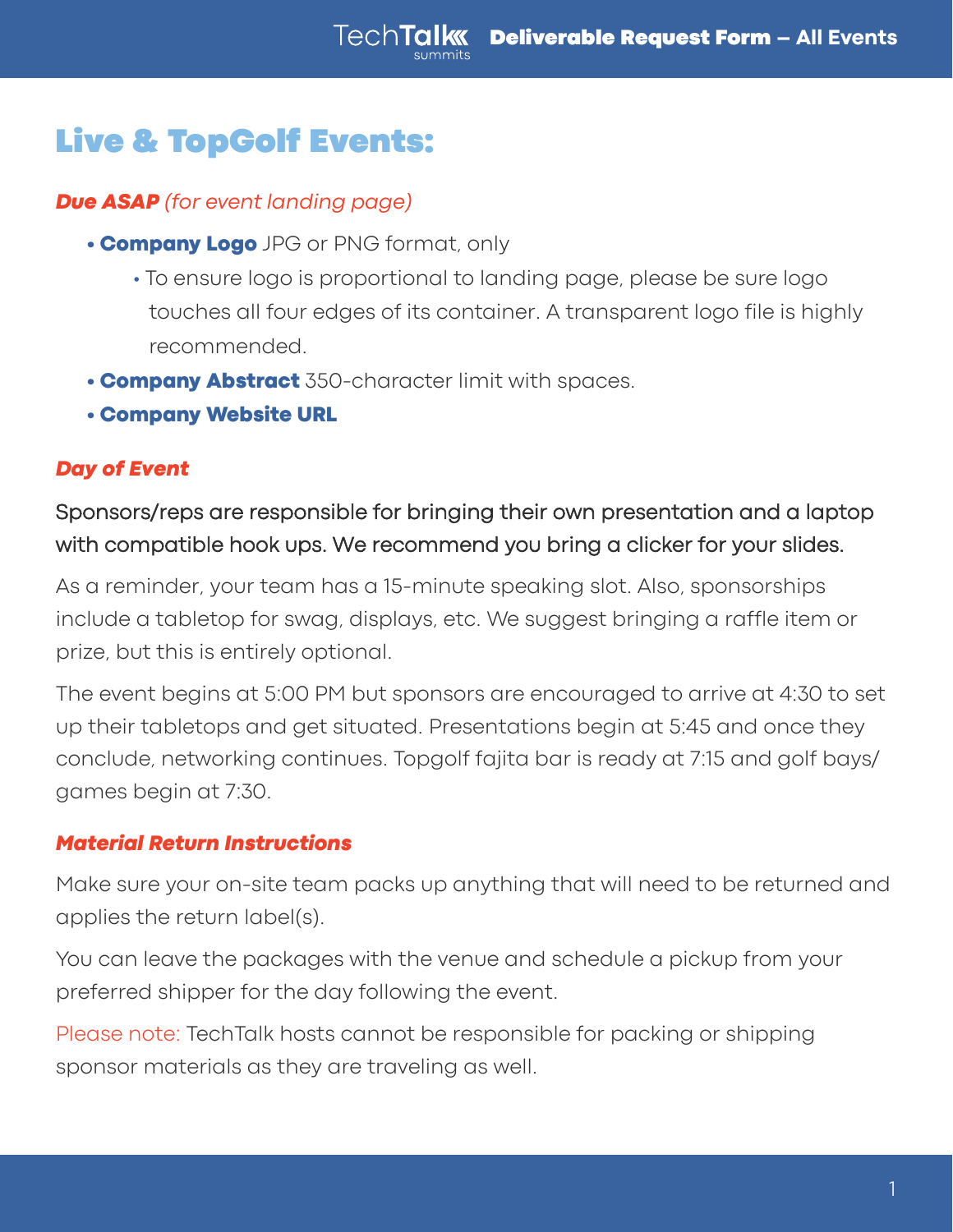### Virtual Events:

#### *Due ASAP (for event landing page)*

- **Company Logo** JPG or PNG format, only
	- To ensure logo is proportional to landing page, please be sure logo touches all four edges of its container. A transparent logo file is highly recommended.
- **Speaker Headshot** JPG or PNG format, only
- Speaker Name
- Speaker Title
- Title of Discussion

*Due (2) two weeks before event date (ideally, event marketing is started no later than 2 weeks prior to event date)* 

- Speaker Bio
- **Speaker LinkedIn** (optional)

#### *Due 3 BUSINESS days before event date (for event console)*

- MP4 Presentation 15-mins MAX.
	- We do not edit MP4 presentions
- **Assets**  $-$  Anything you would like us to push for you i.e., white papers, case studies, data sheets, links to mailing lists, blog posts, free trials, etc.
- 2 Seed Questions for Q&A
- **Q&A Speaker** Name, Title and Email Address (if different from main speaker)
- $\cdot$  One poll question  $-$  To be pushed to the audience prior to the start of the pre-recorded presentation complete with possible answers
	- This question should be a segue into the presentation and can provide a jump off point for the Q&A session. Answers are pushed to the audience and discussed immediately following the presentation, at the beginning of the Q&A session.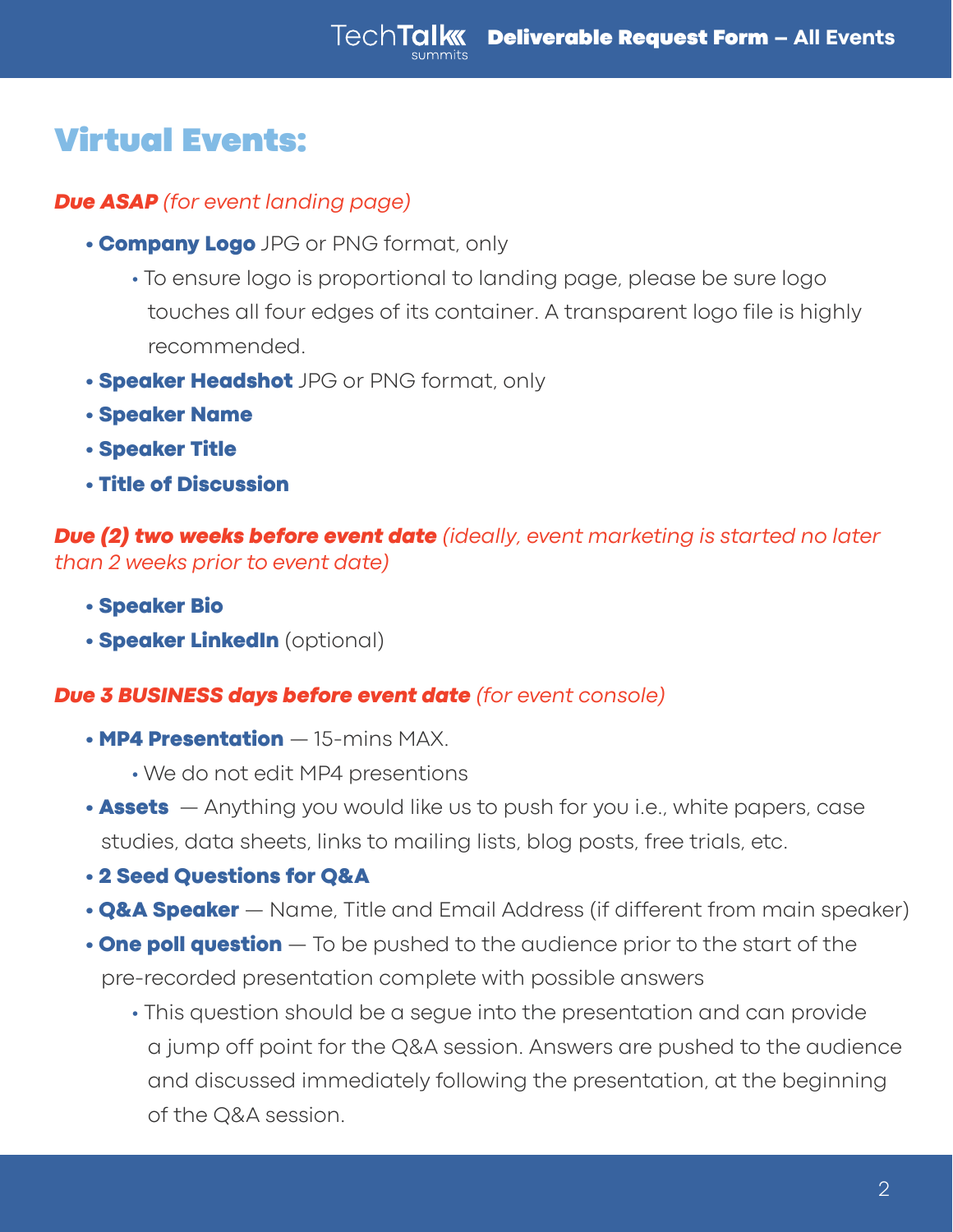All answers are recorded and sent over with the final report following the event (optional, but recommended).

#### *MP4 Technical Requirements:*

- $\cdot$  File  $-$  MP4 (.mp4)
- Video Format H.264/AVC VP6
	- These codecs are absolute necessities.

 *\*MPEG4-Visual codec is not supported.*

- Audio Format AAC, MP3
	- Bitrate a number of "bits per second" (bps) at which data in a video is being delivered. 1 Mbps/1000 kbps

#### *MP4 Recommendation:*

**Screencast-O-Matic** is an easy to use screen capture that converts to mp4.

We suggest making sure your company's firewalls allow it before recording.

#### *In terms of best practices, here are a couple of suggestions:*

- PIP format have your speaker visible on screen for at least a portion of the presentation
- Use slides without intricate diagrams and illustration
- Tell customer success stories